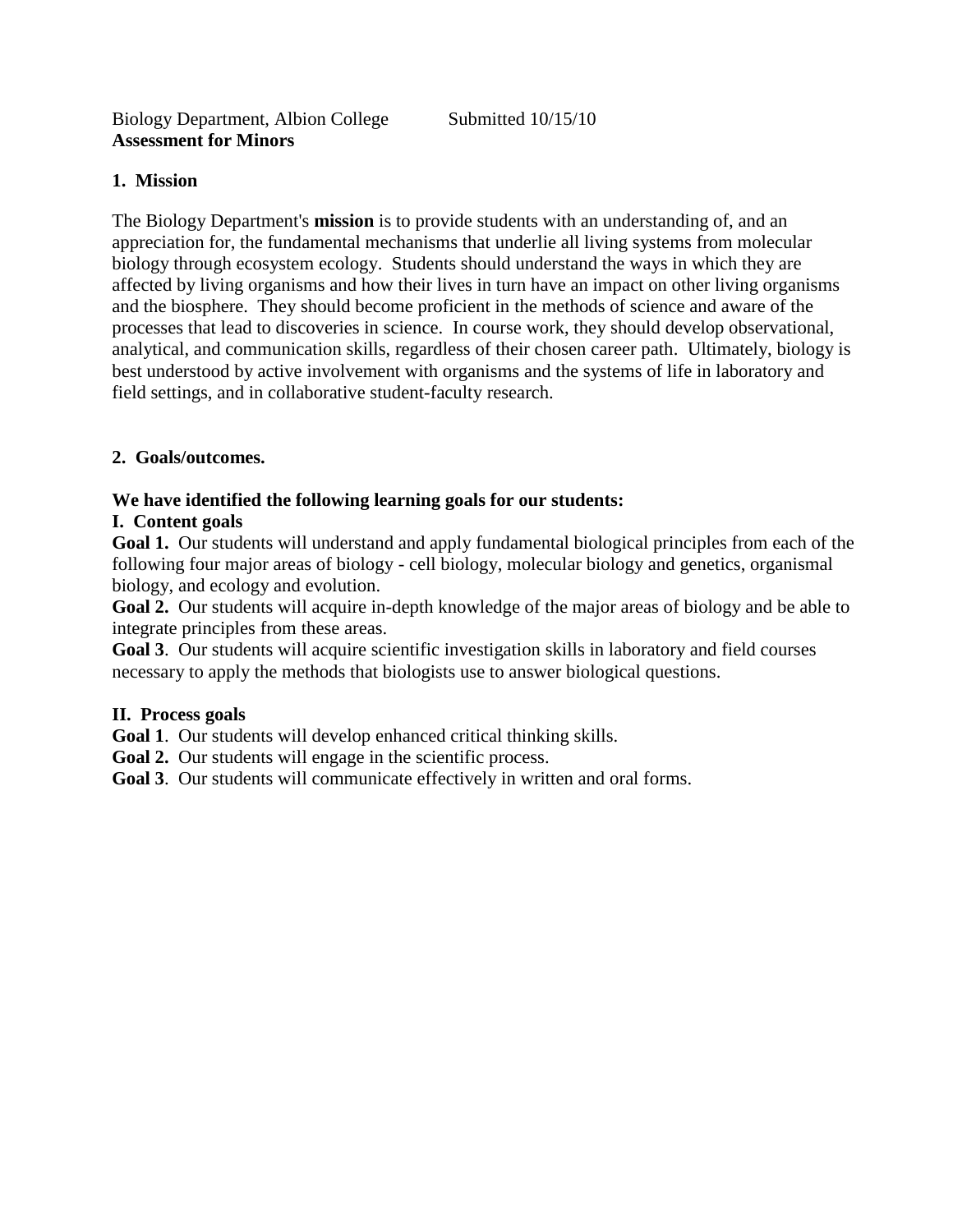### **3. Program Components**

*Required courses, elective courses,out-of-classroom or other experiences that are designed to achieve each educational objective. NOTE: Every class will not, nor is it expected to,achieve each outcome. The goal is to get an even distribution of experiences that achieve the outcomes.*

The Biology Department offers three different minors: Cell and Molecular Biology (CMB); Environmental Biology (EB); and Secondary Education minor in Biology (SEB). The requirement for each minor is listed below.

CMB – Students in this minor are required to take both of our core courses, BIOL 195 (Ecology, Evolution, and Biodiversity) and BIOL 210 (Cell and Molecular Biology; has CHEM 121 as pre- or co-requisite). CMB students are introduced to each of our listed student learning outcomes in one of those two core courses. All CMB minors must successfully complete a minimum of five units in biology. The remaining courses must come from the following list (at least two must have labs): 301, 317, 321, 324, 332, 337 (may be taken as CHEM 337), 341, 362, 365, 367.

EB – Students in this minor are required to take our first core course, BIOL 195. They are required to take at least four additional courses, including two from BIOL 215, 216, 225, 227, and 248, and two from 206, 210, 237, 365, and 368. Students may complete this minor without having any courses in chemistry, but several courses listed do require CHEM 121 as pre- or co-requisite (BIOL 210, 365, and 368).

SEB – Students in this minor are required to take both of our core courses, BIOL 195 and 210 (BIOL 210 has CHEM 121 as pre- or co-requisite). In addition, students must take at least three other BIOL courses as follows: one plant course (215 or 216), one animal course (225, 227, 248, 314), and one unit at the 200-level or above, with laboratory, selected in consultation with Biology faculty and with written approval of the Chair of the Biology Department.

The minors in Biology are not open to Biology majors, and students may not choose more than one minor in Biology. All courses for a minor in Biology must be taken for numerical grades.

A grid of our goals and student outcomes in biology courses we offer is available as a **PDF file**. We do not include any BIOl x89 courses, our topical seminars (BIOL 401/402) or our research courses (BIOL 411/412) in the list. At this time, we do not include BIOL 366, which has not been offered in several years, as it will be revised soon.

### **4. Methods/data sources and instruments**

*…that you will use to gather information about whether expected outcomes and learning objectives are being achieved. NOTE: You do not need to collect data from the same sources every year. Rather, some kind of assessment rotation will be sufficient (e.g. Years 1 & 3, collect data from graduating seniors, Years 2 & 4, collect data from employers and alumni, etc.).*

We currently use several assessment techniques in courses in the Biology Department, including (but not limited to):

- exams (variety: factual recall, data analysis and interpretation, short answer, and/or essay)
- quizzes (variety: factual recall, data analysis and interpretation, short answer, short essay)
- data analysis (including statistical analysis, data presentation in tables or figures)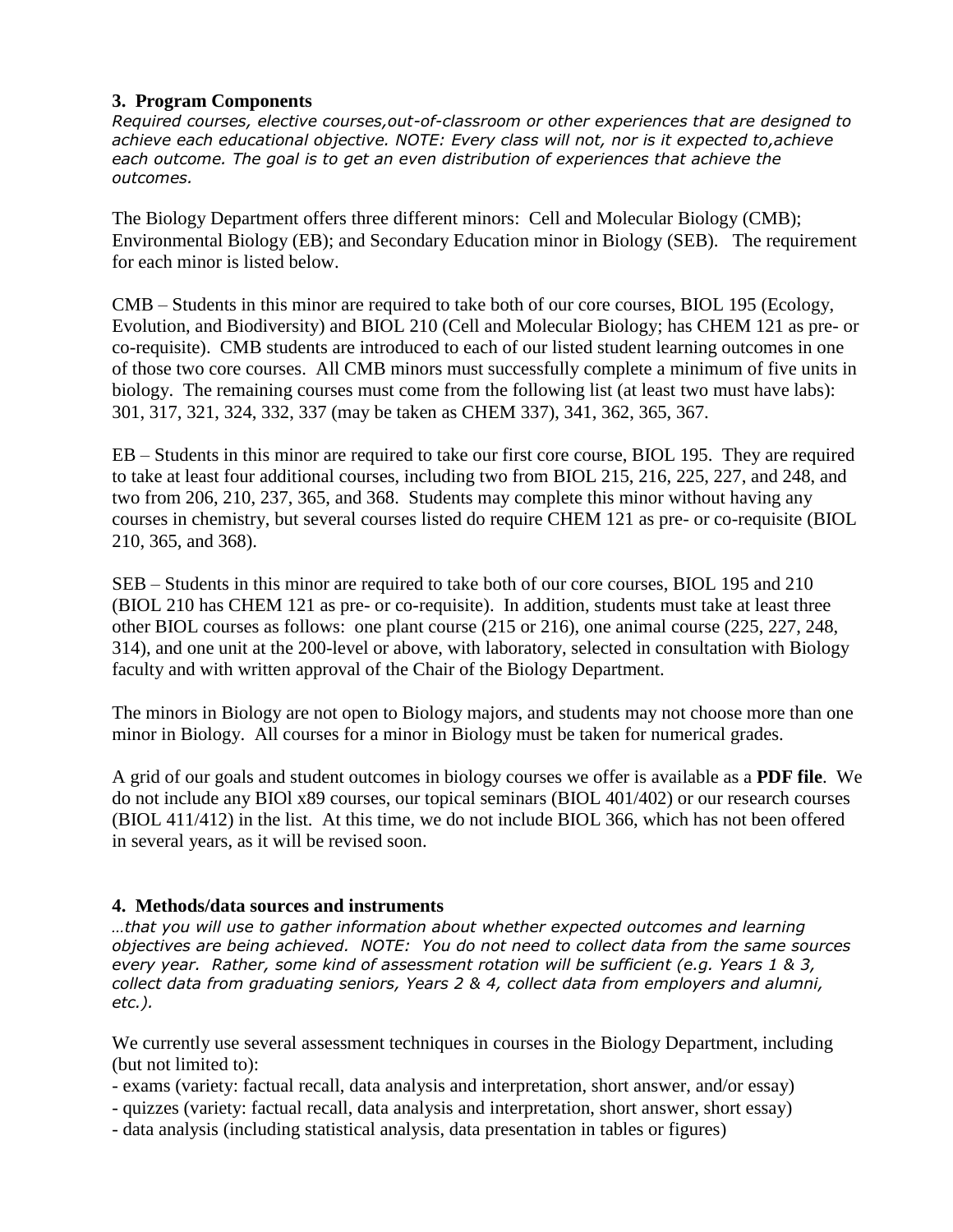- critical analysis of primary literature
- research papers from class lab or field projects (experimental [E] or observational [O])
- research papers from independent (small group or individual) lab or field projects (E or O)
- oral presentations from independent lab or field projects
- poster presentations from independent lab or field projects
- research proposals
- oral presentation of literature
- participation in discussion
- lab notebooks
- lab exercises
- problem sets

We have developed or borrowed rubrics for use by the department for several of these items (**writing rubric PDF**, **oral research presentation rubric PDF**), and we will be working to develop department-wide rubrics for other items. We will assess understanding of biological principles of senior biology minors from ETS Field Test in Biology (subscores reported in each of the four areas of cell biology, molecular biology and genetics, organismal biology, and ecology and evolution). We have been giving this test to our senior majors since 2000, and to our minors since 2005. We would like to continue to give this test each year to seniors, if possible. If additional funding is available, every several years we will use the ETS Major Field Test to assess levels of knowledge of incoming first-year students who plan to major in biology and of senior majors. We will compare percentile scores between first-year and senior students. We expect that seniors should show an average of an increase of at least 25% in their percentile scores in each area over those of first-year students.

As a department, we will discuss other ideas for assessment, such as developing a short student selfassessment tool that can be used for all students at the end of each of BIOL 195, 210, and another self-assessment tool for all majors and minors in their last semester on campus. We will keep track of students who carry out research with faculty members, and we will document student presentations at national and regional meetings and students who are co-authors on publications. In addition, we hope to begin collecting data from alumni.

We will focus on different goals in different years. We have some data on content goals from ETS Field Tests in Biology (see Table 1). We will begin collecting self-assessment from students in 2010-2011, and we can begin to use those data in future years.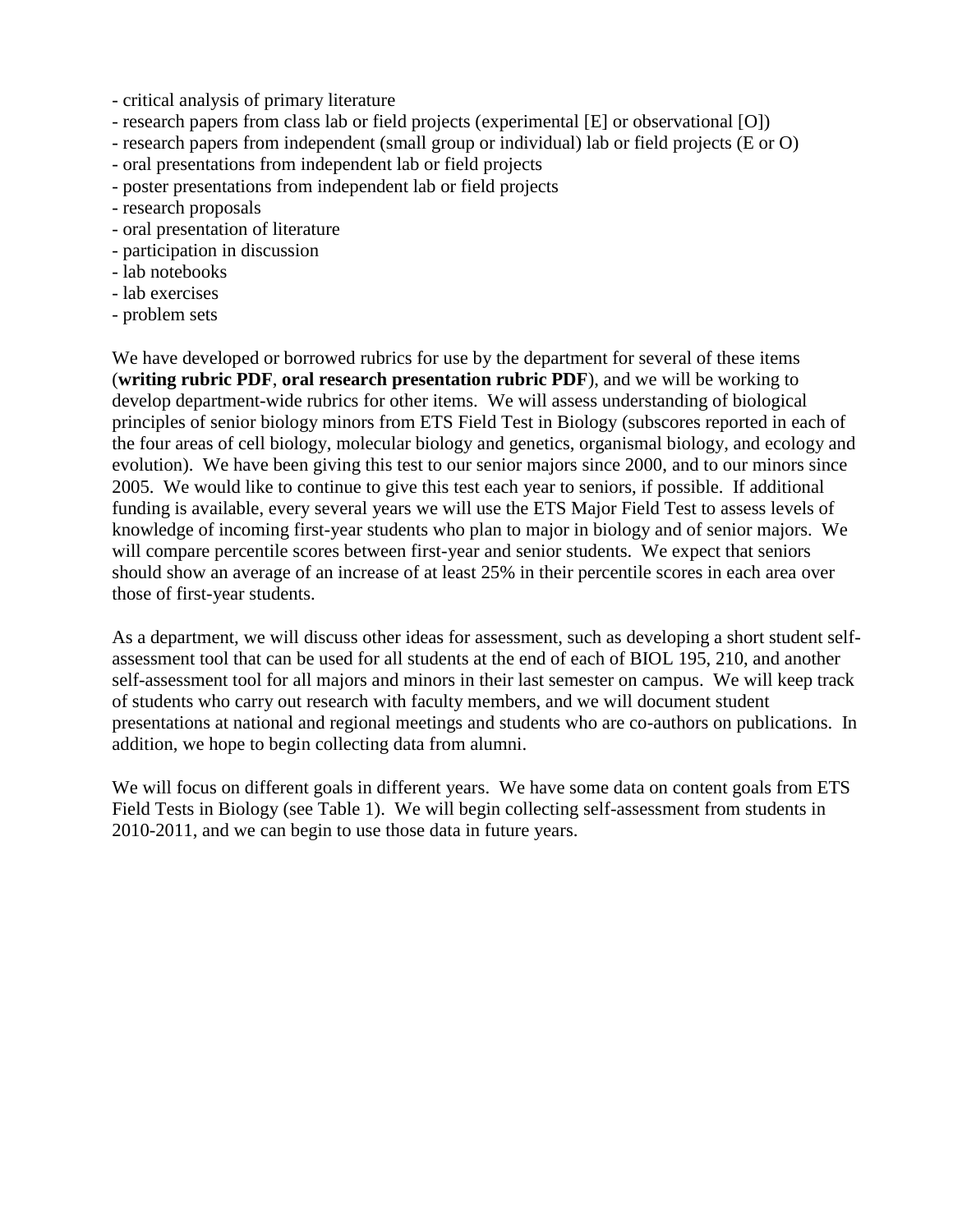### **5. Analyze and interpret data**

The Biology Department has been administering the ETS Major Field Test to all senior minors since 2005. Summary data for our Biology minors for 2007-2010, four years with exam Biology 4BMF, are presented in Table 1. We cannot compare those data with earlier years, when there was a different version of the exam. (ETS reports percentiles to nearest value of 5, from low of 1 to 95.)

Table 1. ETS Major Field Test (Biology 4BMF) Scores for Albion Senior Biology Minors, 2007-2010. Total scores (possible range 120-200) and subscores (possible range 20-100) are reported as scaled scores.

| $\mu$ . Teported as search secres.                       | 2007        | 2008             | 2009     | 2010    |
|----------------------------------------------------------|-------------|------------------|----------|---------|
| <b>Number of Students Tested (minors)</b>                | 16          | 14               | 16       | 19      |
| <b>Mean Score</b> for Albion BIOL Minors                 | 153.3       | 150.1            | 153.1    | 150.5   |
| AC BIOL minors Mean Score as percentile                  | 45          | 35               | 45       | 35      |
| $(n = 30,854)$ individuals for comparison)               |             |                  |          |         |
| AC Institutional Mean Score as percentile                | 45          | 30               | 45       | 30      |
| $(n = 425$ institutions for comparison)                  |             |                  |          |         |
| Cell & Molecular Biology (CMB) minors $n=14$             |             | $n=11$           | $n=16$   | $n=16$  |
| Mean Score for CMB minors                                | 153.6       | 151.1            | 153.1    | 150.1   |
| <b>Subscores</b> (score/Inst. percentile)                |             |                  |          |         |
| Cell Biology                                             | 59.9/85     | 56.5/60          | 56.8/60  | 52.4/35 |
| Molecular Biology & Genetics                             | 57.1/70     | 55.1/60          | 53.9/55  | 55.6/60 |
| <b>Organismal Biology</b>                                | 52.1/40     | 45.8/15          | 50.8/30  | 47.9/20 |
| Pop. Biology/Evolution/Ecology                           | 47.9/20     | 51.2/35          | 52.7/40  | 50.0/30 |
| <b>Environmental Biology (EB) minors</b>                 | $n=2$       | $n=1$            | $n=0$    | $n=2$   |
| Mean Score for EB minors                                 | 151.0       | 144.0            | na       | 157.0   |
| <b>Subscores</b> (score/Inst. percentile)                |             |                  |          |         |
| Cell Biology                                             | 55.5/55     | 42.0/5           |          | 46.5/10 |
| Molecular Biology & Genetics                             | 48.5/20     | 43.0/5           |          | 35.0/1  |
| <b>Organismal Biology</b>                                | 48.0/20     | 50.0/30          |          | 66.5/95 |
| Pop. Biology/Evolution/Ecology                           | 54.0/50     | 45.0/10          |          | 68.5/95 |
| <b>Secondary Education (SEB) minors</b>                  | $n=0$       | $n=2$            | $n=0$    | $n=1$   |
| Mean Score for SEB minors                                | na          | 147.5            | na       | 133.0   |
| <b>Subscores</b> (score/Inst. percentile)                |             |                  |          |         |
| Cell Biology                                             |             | 46.5/10          |          | 24.0/1  |
| Molecular Biology & Genetics                             |             | 35.0/1           |          | 30.0/1  |
| <b>Organismal Biology</b>                                |             | 51.0/35          |          | 35.0/1  |
| Pop. Biology/Evolution/Ecology                           |             | 56.0/65          |          | 49.0/25 |
| # minors with scores > 175 (95 <sup>th</sup> percentile; | $\mathbf 0$ | $\boldsymbol{0}$ | $\theta$ |         |
| # with scores 171-175 (90-94%)                           | 0           | 0                | 1        | O       |
| # with scores 166-170 (80-89%)                           |             |                  | 2        |         |
| #with scores 161-165 (70-79%)                            | 0           | 3                |          |         |
| % of minors in $70th$ percentile or higher               | 6           | 21               | 25       | 16      |
| # minors with scores < $151$ (lowest 35%)                | 6           | 8                | 6        | 9       |
| % minors with scores in lowest 35%                       | 37          | 57               | 37       | 47      |